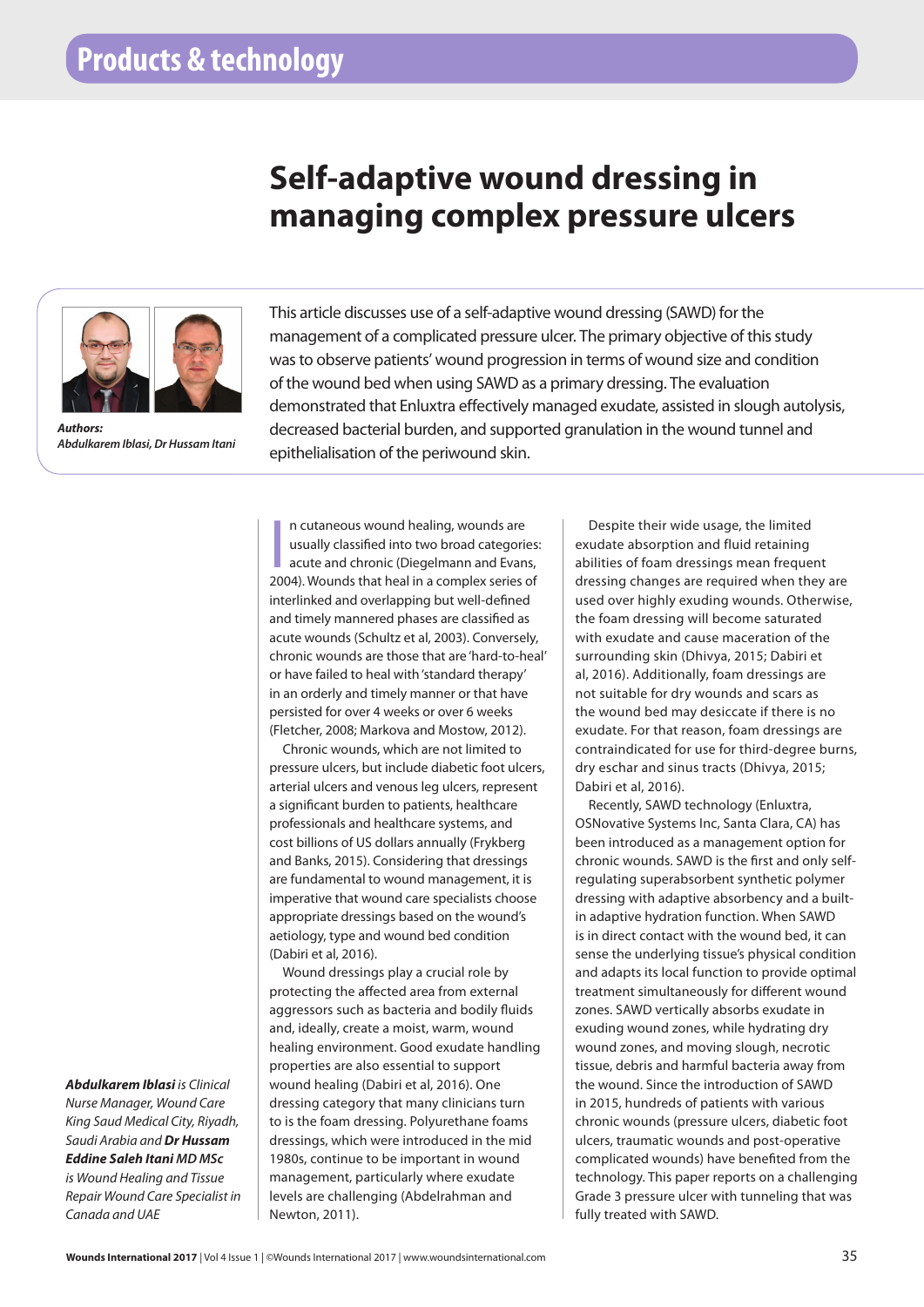## **Case study**

A 74-year-old male patient, with diagnosis of cerebrovascular accident (CVA) in the last 3 months and history of diabetes mellitus (15 years), was admitted to the acute care hospital for investigation on 27 August 2015. He was semi-conscious with a GCS of 12 and a Braden score of 12. On 15 December 2015, the patient was referred to the wound care division with a Grade 3 pressure ulcer with tunneling on the right side of his back *[Figures 1 and 2]*.

## **Treatment objectives**

To provide proper wound treatment and prevent further complications.

# **Wound assessment**

The wound was located on the right side of the patient's back between the fifth and seventh intercostal areas in the thoracic region. It was 4cm in length and 3cm in width, with a tunnel that was 4 cm in depth. Wound bed and tunnel covered with thin layer of slough, serosanguinous exudate (mid to high). A wound swab showed presence of Staphylococcus aureus with moderate growth.





*Figure 1 and 2. The wound on 15 December 2015* 

## **Treatment**

Treatment started on the 15 December 2015, as follows:

| Wound bed preparation  |      | Primary dressing Secondary dressing | Frequency of change |
|------------------------|------|-------------------------------------|---------------------|
| Ulcer Cleansing System | SAWD | Transparent dressing                | 48 hours            |

# **First review**

The first dressing change was performed on 17 December 2015. The wound showed positive progress in term of healthy granulation tissue,

slough tissue still present in the tunnel. Minimal serosanguinous exudate level, no clinical signs of infection. There was no significant change to the tunnel depth *[Figures 3, 4, 5]*.

| Treatment recommendation      |                                                                                 |                               |                        |  |
|-------------------------------|---------------------------------------------------------------------------------|-------------------------------|------------------------|--|
| Wound bed prepara-<br>tion    | Primary dressing                                                                | Secondary dressing            | Frequency of<br>change |  |
| <b>Ulcer Cleansing System</b> | SAWD cut to fit inside the<br>tunnel, with silver dressing<br>inside the tunnel | Adhesive transparent dressing | 72 hours               |  |

*Figure 3,4 and 5. The wound in 17 December 2015*